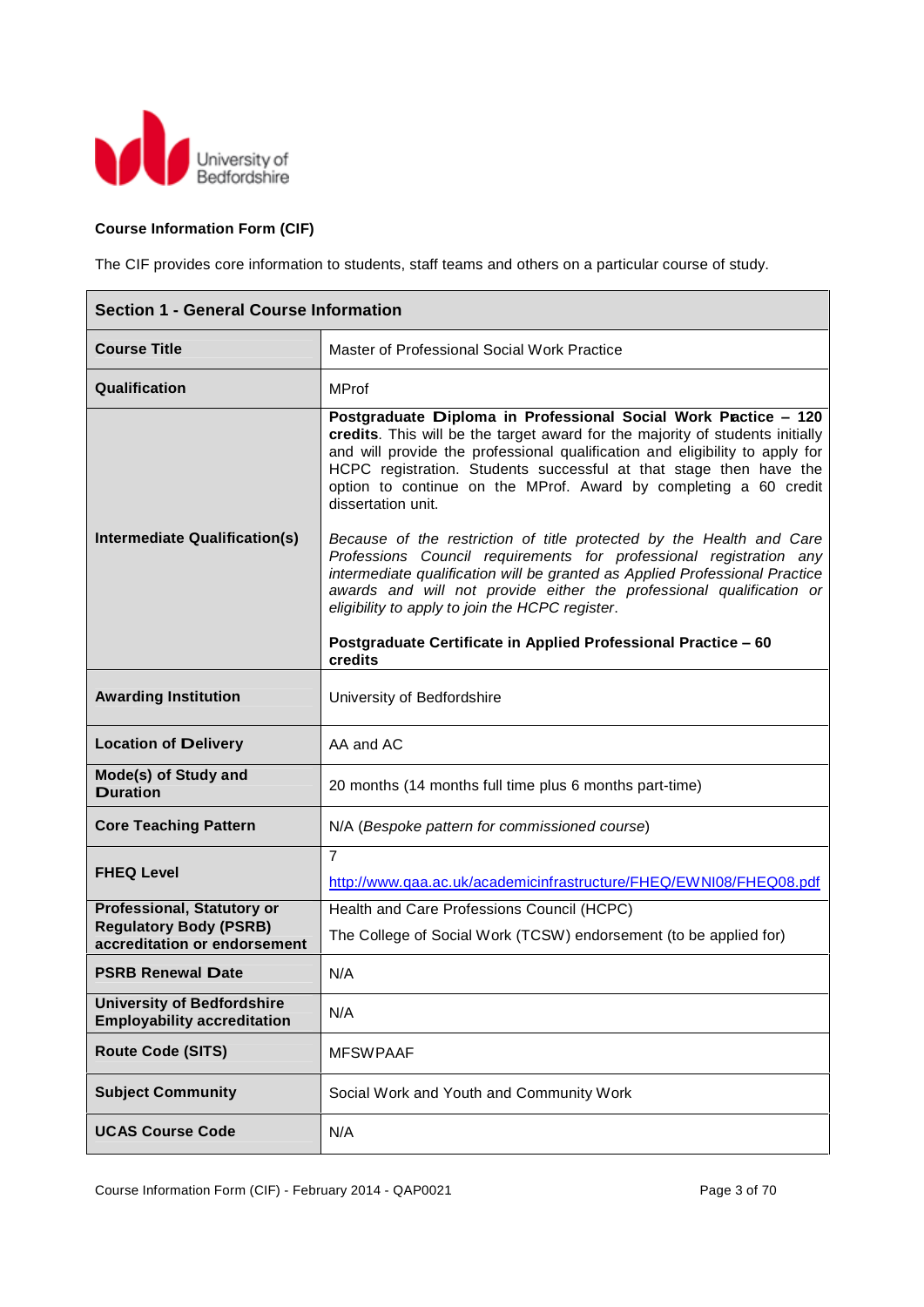|                          | QAA Benchmark statement for Social Work (2008)<br>The College of Social Work (TCSW) Professional Capabilities Framework |
|--------------------------|-------------------------------------------------------------------------------------------------------------------------|
|                          | (PCF) 2012                                                                                                              |
|                          | Health and Care Professions Council (HCPC) Standards of Education                                                       |
| <b>Relevant External</b> | and Training (SETs)                                                                                                     |
| <b>Benchmarking</b>      | Health and Care Professions Council (HCPC) Standards of Proficiency                                                     |
|                          | (SOPs)                                                                                                                  |
|                          | QAA Masters Degree Characteristics (2010)                                                                               |
|                          | QAA Quality Code (2012) Chapter B10 Managing higher education                                                           |
|                          | provision with others                                                                                                   |

## **Section 2 Published Information**

Material in this section will be used on the course web site to promote the course to potential students. The text should be written with this potential audience in mind.

#### **Course Structure**

The Units which make up the course are:

| <b>Unit Code</b> | Level | <b>Credits</b> | <b>Unit Name</b>                                                    | Core or option |
|------------------|-------|----------------|---------------------------------------------------------------------|----------------|
| ASS035-6         |       | 45             | Developing Professional Social Work Practice                        | C              |
| ASS039-6         |       | 15             | Ethical Perspectives on Law and Society                             | ◡              |
| ASS027-6         |       | 30             | Advanced Skills for Critical and Reflective<br>Social Work Practice | C              |
| ASS057-6         |       | 30             | Research Informed Child Care Practice.                              | $\sim$<br>◡    |
| ASS036-6         |       | 60             | Dissertation for Qualified Social Workers                           | ◡              |

#### **Why study this course**

The Master of Professional Social Work Practice (Step-Up to Social Work) course is an innovative workbased course, commissioned by two regional employer partnerships to provide high quality work-based education and training for aspiring social workers. As a work-based learning course students will spend considerable time practising and applying in he workplace the knowledge and skills gained during the course.

## **Course Summary – Educational Aims**

The course aims to provide an effective work-based learning experience to enable students to achieve a nationally recognised professional qualification in Social Work together with a postgraduate academic award within the framework of an academically rigorous employment-based Masters degree course. Specifically , it will enable you to develop skills and knowledge in the areas of

Enquiry. You will be supported to develop a postgraduate approach to work-based learning that includes a systematic and independent ability to critically evaluate both current theoretical understanding and practice. You will develop skills to apply knowledge-informed, and evidence based practice in the workplace and have opportunities to undertake a piece of supervised research in their workplace

Contextual understanding. The course will enable you to acquire the core knowledge, skills and values inherent in Social Work as identified in the Professional Capabilities Framework (TCSW 2012)) and the Quality Assurance Agency's Benchmark Statement for Social Work (QAA 2008) and therefore to meet the HCPC Standards of Proficiency for Social Work (2012). In doing so you will develop the skills and knowledge to promote equal opportunities and to challenge all forms of oppression and discrimination affecting minority groups in our society.

Collaboration. In preparation for a profession that works collaboratively with and across a range of other professions the course will provide opportunities in the classroom and practice settings to develop the skills of communication, team work and leadership in addressing practice issues of increasing complexity over time.

 Enterprise. Professional social work practice requires skills of creativity and curiosity and the ability to skilfully apply current knowledge to practice situations of increasing complexity. The course will therefore provide opportunities for you to develop the skills of initiative, resourcefulness critical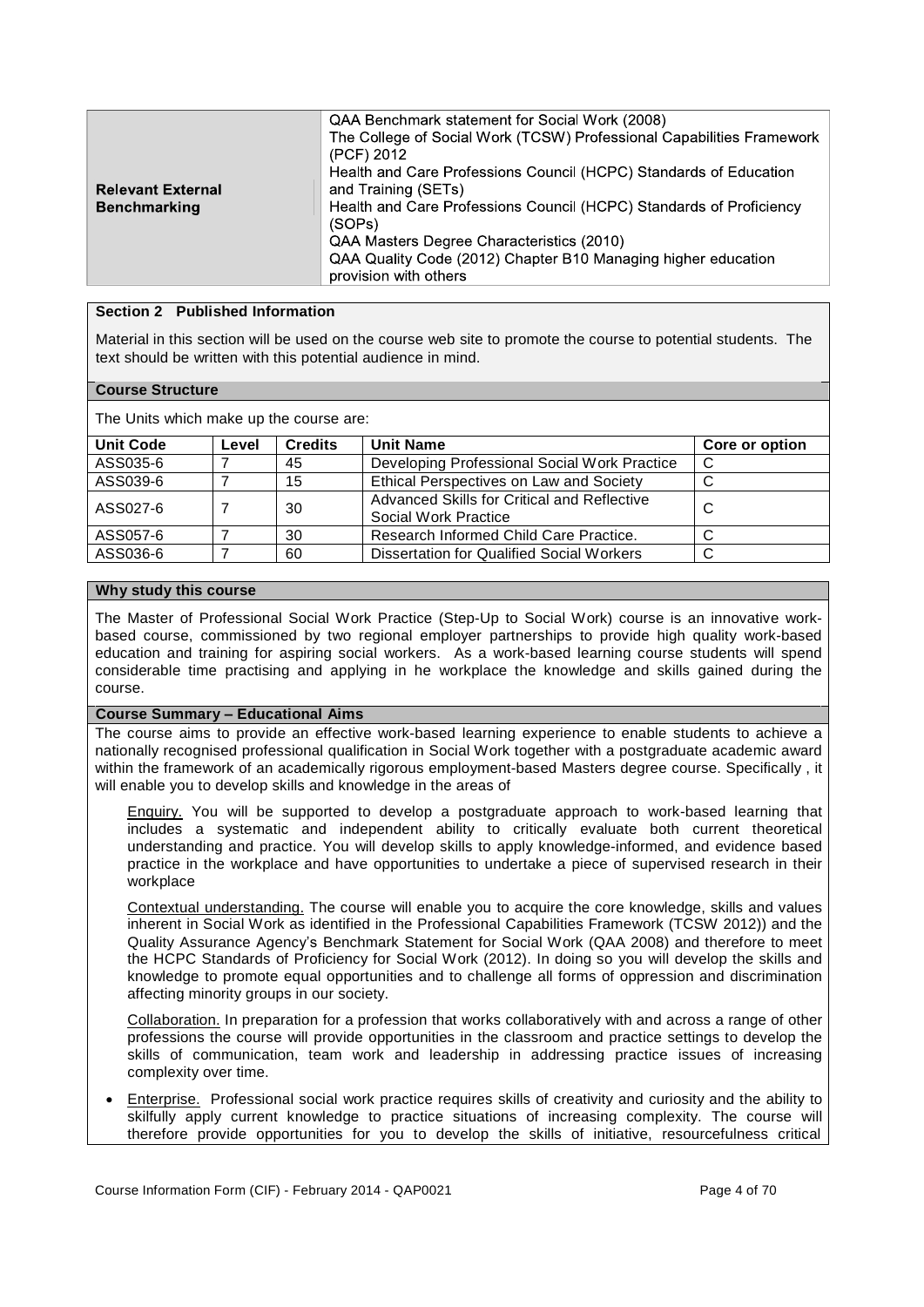reflection and emotional literacy in order to seek to develop creative solutions to human problems.

#### **Entry requirements**

This course does not currently allow for open access. Recruitment is governed by the Department for Education (DfE) and advertising and the initial application process is managed by the DfE. Standard University entry requirements apply but applicants must also meet the DfE and College of Social Work entry requirements as set out below.

Standard entry requirements for UK students – http://www.beds.ac.uk/howtoapply/ukugentryreqs

Students from the European Union - http://www.beds.ac.uk/howtoapply/eu/guides

International students –international students are not eligible for this course unless they have indefinite leave to remain and access to public funds. International applicants must have achieved IELTS Level 7 in order to be considered.

# **Additional:**

In order to be eligible for this course you must have a first degree (First Class or Upper Second Class honours) in any discipline, in addition, you must meet the Department for Education criteria of having experience of working with children, young people and families and demonstrate emotional resilience. As for any qualifying Social Work course all successful applicants must also have achieved at least Key Skills level 2 in English and Mathematics. This would normally be equivalent to grade C in the GCSE examination in English and Mathematics.

The initial recruitment process will be managed nationally by the Department for Education and applicants will then be shortlisted and interviewed locally by regional employers and their partner HEIs, in this case the University of Bedfordshire. You will then be required, through the selection process, to demonstrate substantial relevant experience and an aptitude to work with children and families in need, i.e. the appropriate personal qualities, values and skills to be a social worker (i.e. the Professional Capabilities Framework at entry level). The local selection process will include a written task, group exercise, role play and personal interview in accordance with the College of Social Work guidance on recruitment. You will be required to declare any previous offences (including reprimands and formal warnings) and any previous disciplinary matters, and if selected, you will be required to undergo an enhanced Disclosure and Barring Service (DBS) check to ensure your suitability for working with vulnerable groups. In addition you will need to complete a health declaration and give permission for contact with your GP, where necessary, to confirm your suitability for Social Work training and professional registration.

If you have relevant prior experience and /or certificated learning you may be able to claim RPL (Recognition of Prior Learning) in accordance with the University's published criteria and up to a maximum of 60 academic credits at M level.

Should you wish to make a claim for admission with advanced standing you should identify yourself at the earliest opportunity and complete and submit the form which can be found at

http://www.beds.ac.uk/ data/assets/pdf\_file/0011/23420/apl-luton-pg080708.pdf

# **PSRB details**

On successful completion of the course you will be eligible to apply for registration as a social worker with the HCPC, which regulates social work in England. HCPC registration also entitles you to apply for registration with the social work regulators in Wales. Scotland and Northern Ireland – details of these reciprocal arrangements are available at

http://www.hcpc-uk.org/Assets/documents/10003BCDSocial-work-Memorandum-of-Understanding.pdf

Health and Care Professions Council (2012) Standards of Proficiency [online]. Available at

http://www.hpc-uk.org

The College of Social Work (2012) Professional Capabilities Framework [online]. Available at http://www.tcsw.org.uk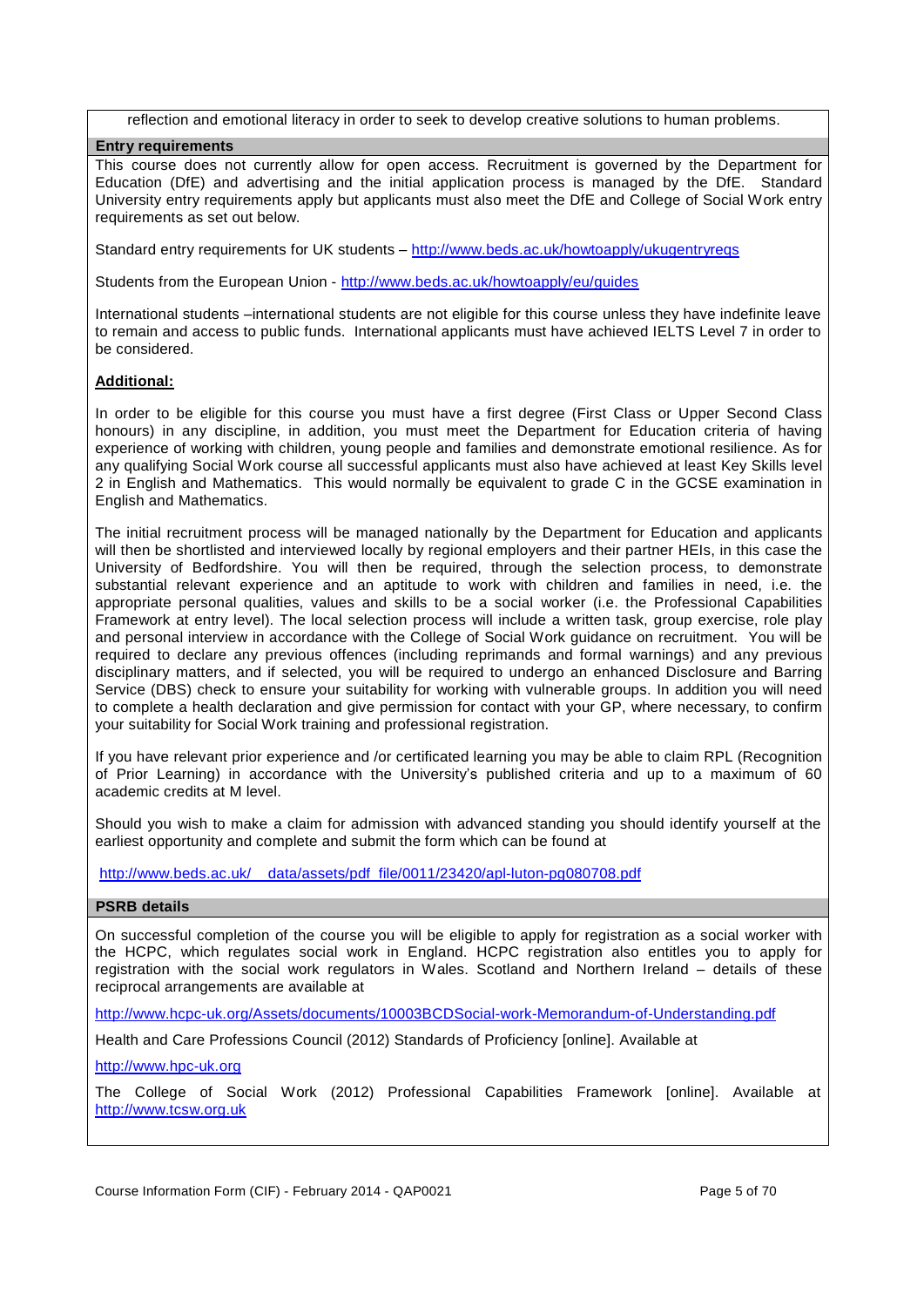For further guidance in relation to the PSRB requirements please contact amanda.thorpe@beds.ac.uk

#### **Graduate Impact Statements**

The course has been designed to develop graduates who are able to:

- Demonstrate in practice the knowledge, skills, confidence and values necessary to work with people in need and in challenging situations, especially children young people and their families
- Engage confidently with multi-agency colleagues, employing skills of co-operation, team-working and advocacy to secure best outcomes for service users
- Apply critically the skills of reflective practice and emotional literacy which will enable them to flourish and respond constructively in constrained circumstances, demonstrating creativity, curiosity and proactivity
- Engage critically with the knowledge-base for their profession, drawing on relevant research to inform their practice and having the skills to contribute to the knowledge-base themselves

# **Higher Education Achievement Report - Additional Information**

#### N/A

## **Learning and Teaching**

As a work-based learning course you will be taught in the practice setting as well as the classroom and will also engage in virtual and e-learning activities. As sponsored students, you will be supported by practitioners in addition to your personal tutor and this 'learning team' will work closely to ensure that the teaching in the classroom and the workplace is tailored to your individual needs and those of your organisation. In addition to classroom learning and work-based activities, employers will also support a structured series of 'skills development days' to complement the academic and practice curriculum. You will also have access to those Making Research Count (MRC) seminars that are relevant to the curriculum at appropriate stages in order to enhance your learning opportunities and provide access to a wider range of national expertise.

This course is built on and committed to the principles of Adult Learning, encouraging experiential learning and expects you, as a postgraduate student to take responsibility for your own learning through participation, research, use of the media, self-directed visits etc. You are also expected to undertake substantial independent study in the form of reading, research and application to practice.

# **Developing your employability**

As a professional qualifying course the Postgraduate Diploma of Professional Social Work Practice prepares students to enter the field of Social Work as Registered Practitioners. Through work-based learning and some key academic units you will be supported to consider your career options and explore the realities of professional practice. Placement experiences across at least two different Practice Learning settings allow you to experience working in the diverse range of settings in which modern social work practice takes place. It is a requirement that all students experience working within the statutory and legal framework as well as gaining experience of different settings and/ or service user groups in order to develop a rounded understanding of the practice arena. Units focusing on specialist and inter-disciplinary practice, together with employer led skills development days and workshops on career planning, job seeking and preparation for interview all aim to support you and increase your career choice and management skills.

Students progressing to the Master of Professional Social Work Practice award will carry out research in their practice area which will both consolidate their knowledge and further enhance their career opportunities.

#### **Department (s)**

#### Applied Social Studies

#### **Assessment**

The course is assessed using a range of methods including formally assessed papers, assignments, case studies, group and individual presentations, research based work and evidence drawn from learning in the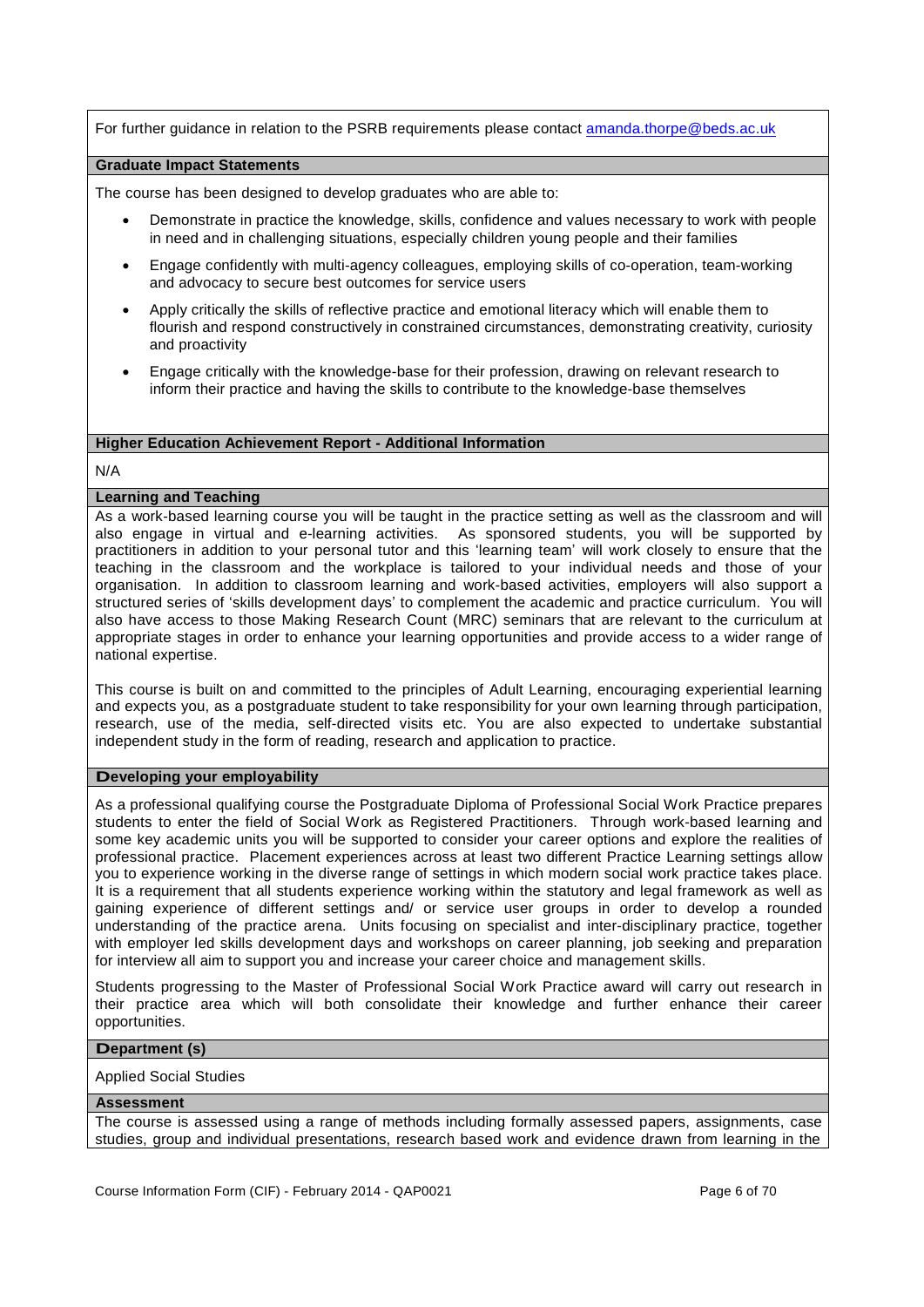work place. All unit assessments will draw on your experiences in the work place in order to embed the integration of theory and practice.

These methods are designed to test you in all the areas necessary for professionally capable practice as qualified Social Workers as well as the academic disciplines underpinning such practice. Through the use of a variety of assessment methods you will be able to demonstrate a wide range of key skills for both academic and practice capability. Representatives of students' sponsoring authorities and service users and carers will be fully involved in all relevant assessment tasks to ensure that your learning is assessed against the requirements of the profession. Formal Practice Learning will be assessed over two periods of workbased learning in a variety of social work and related settings.

All students qualifying with the Postgraduate Diploma in Professional Social Work Practice are required to meet both the HCPC Standards of Proficiency (SOPs) and the College of Social Work Professional Capabilities Framework (PCF). In order to ensure this, the course and unit learning outcomes have been carefully designed to meet and are clearly mapped to both the SOPs and the PCF. This information is contained in the course handbook as well as unit information and practice learning documents to ensure that you understand and know what you need to evidence in order to meet these professional requirements.

For the final Masters stage of the course you will be supervised to undertake a piece of original research of relevance to your practice area.

#### **After Graduation**

On completing this course students are likely to progress into the following areas:

Career: Graduates achieving the Postgraduate Diploma will be able to apply to enter the HCPC Professional Register as qualified Social Workers and to work in a wide range of Statutory, private, voluntary and independent organisations providing services to vulnerable and disadvantaged individuals, children, families, groups and communities.

Further study: Post-qualifying (PQ) level study is available to qualified Social Workers in a range of settings, allowing graduates to engage in continuous professional development and demonstrate their fitness for continuing registration. The University of Bedfordshire offers its PQ courses at Post-Graduate level with more courses being developed with local employers to meet the needs of the workplace.

Students who complete the Master of Professional Social Work Practice will also be well-placed to progress on to one of the Department of Applied Social Studies Professional Doctorate (DProf) awards in due course to enhance their own knowledge and career development as well as being able to make a distinctive contribution to their profession.

## **Student Support during the course**

Throughout the course you will be linked with social work teams and will be provided with work-based support through your sponsoring Partnership. The 'home team' will normally be an identified Social Work team working in front line children's services safeguarding children. The home team will provide the base for your continuing contact during your programme of study, and will normally provide your final 100 day placement within the team. You will also be supported by an experienced Social Worker who is an integral part of the Step up to Social Work programme. Their role will be to nurture, develop, support and guide you throughout the programme.

As students on this course you will also be allocated a personal academic tutor in your first week of study who, in normal circumstances, will support you throughout the duration of your study. This will involve personal and group tutorials, placement meetings, academic support and monitoring of academic and professional development. The academic tutor will also provide the link between the university and the work place and ensure that your professional and academic progress is monitored and supported. Students' sponsoring agencies are represented on the Strategic Planning Group for Social Work which meets quarterly and provides a forum for both employers and the University to share information. As sponsored students you will need to sign a 'learning agreement' with your Local Authority and the University which allows information about your progress and support needs to be shared, ensuring that you have consistent support both from the course team and your sponsoring agency for the duration of your studies.

Every unit is supported by the University's virtual learning environment (VLE), in addition to which each discipline group of students has its own VLE site for information exchange, discussion groups, course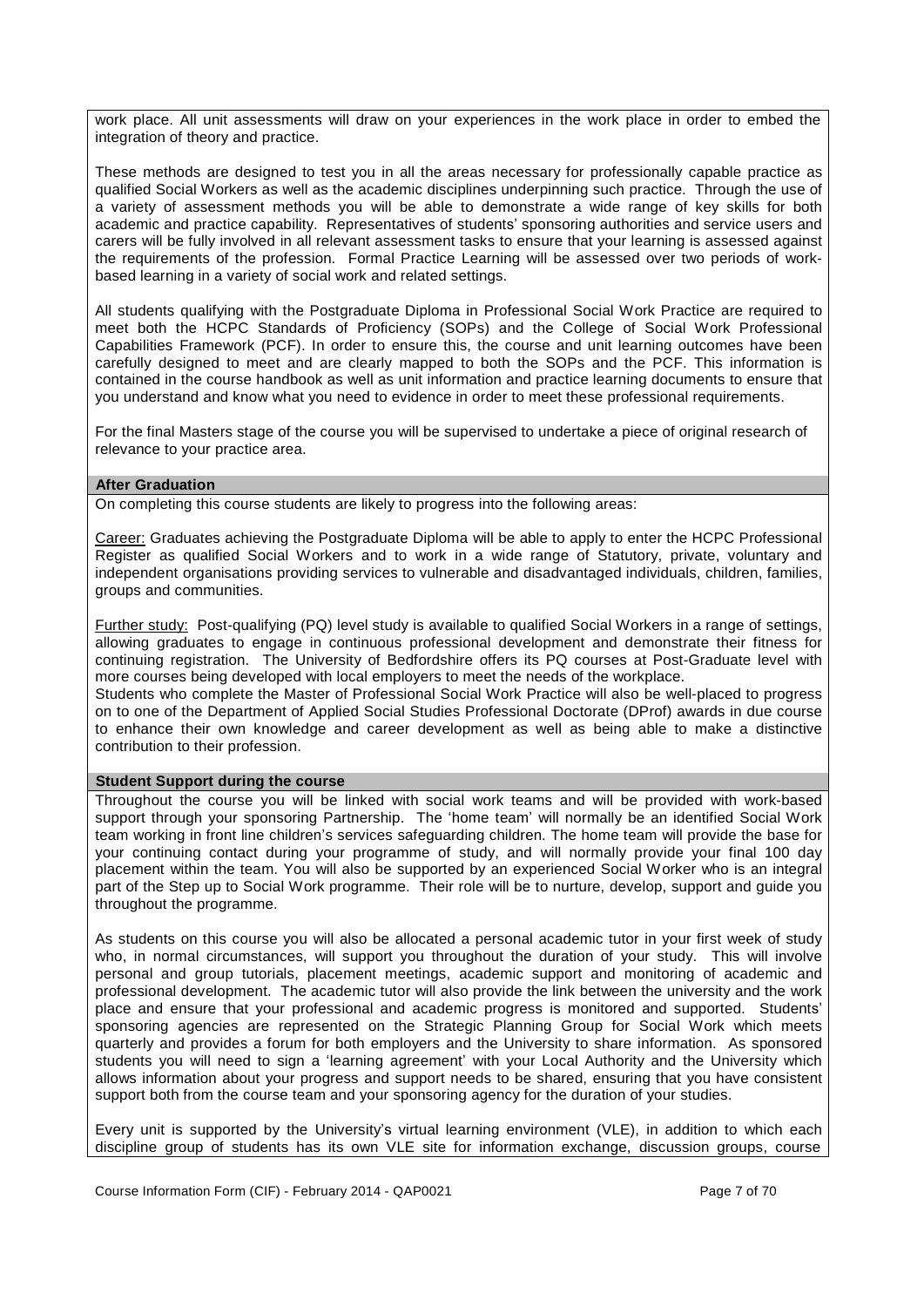information, etc. All students also have access to the University's Study Support (Professional and Academic Development PAD) and the Student Information Desk (SID) which provides the gateway to a range of specialist advice and assistance.

You may be required, at the discretion of the Course Coordinator, to undergo diagnostic testing for academic and/ or professional English language abilities, and may further be required, at the Course Coordinator's discretion, to participate in academic English support workshops or classes laid on by the University.

#### **Students with disabilities**

The University of Bedfordshire actively encourages and supports students with disabilities and aims to ensure that all assessment strategies are adapted as necessary to ensure that any disabled student registered on the course is not disadvantaged, and is enabled to attain the learning outcomes, develop identified skills and achieve the professional requirements.

If you have specific needs (e.g. dyslexia, dyspraxia, visual or hearing impairment, mobility issues) that may require additional resources for practice learning (i.e. aids or adaptations) you will need to notify the University placement co-ordinator of these needs at the earliest opportunity so that appropriate arrangements may be made with practice learning providers to ensure equality of opportunity. Placement agencies will be selected and supported to ensure that they can make reasonable adjustments in the practice learning setting in order to ensure that you are enabled to make full use of the learning opportunities available and to demonstrate the required level of capability in practice.

Unit assessments are designed to allow all students to demonstrate their knowledge, skills and capability, as required by the HCPC and TCSW, reasonable adjustments may be made where necessary to ensure that students with disabilities are enabled to meet the academic and professional requirements of the course.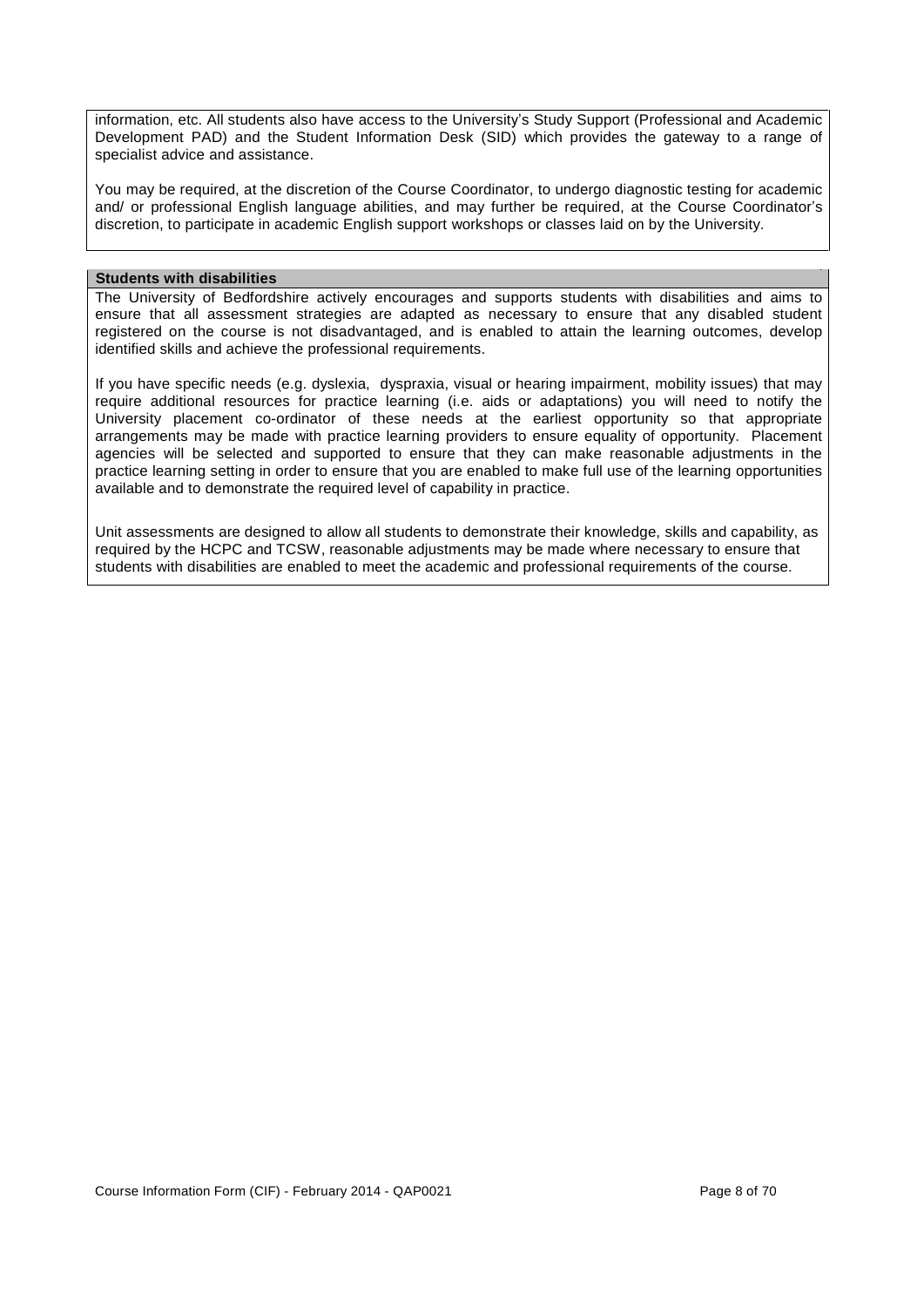# **Assessment Map**

| Unit<br>Code   |     |  |  |    |                    |    |    |    |    |    |    | Weeks    |    |     |    |                    |     |    |      |     |     |    |          |      |
|----------------|-----|--|--|----|--------------------|----|----|----|----|----|----|----------|----|-----|----|--------------------|-----|----|------|-----|-----|----|----------|------|
|                | C/O |  |  | 10 | 11                 | 12 | 13 | 14 | 15 | 16 | 17 | 18       | 19 | -20 | 21 | 22                 | -23 | 24 | - 25 | -26 | -27 | 28 | 29       | - 30 |
| ASS035-        |     |  |  | 1S | 1F/<br>$\sim$<br>G |    |    |    |    |    |    |          |    |     |    |                    |     |    | 2S   |     |     | 2F | 2G<br>3S |      |
| ASS039-        |     |  |  |    |                    |    |    |    |    |    |    |          |    |     |    |                    |     |    |      |     |     |    |          |      |
| <b>ASS027-</b> |     |  |  |    |                    |    |    |    | 1S |    |    | 1F/<br>G | 2S |     |    | 2S/<br>$\sim$<br>G |     |    |      |     |     |    |          |      |
| <b>ASS057-</b> |     |  |  |    |                    |    |    |    |    |    |    |          |    |     |    |                    |     |    |      |     |     |    |          |      |
| ASS036-        |     |  |  |    |                    |    |    |    |    |    |    |          |    |     |    |                    |     |    |      |     |     |    |          |      |
|                |     |  |  |    |                    |    |    |    |    |    |    |          |    |     |    |                    |     |    |      |     |     |    |          |      |

| <sup>⊦</sup> Unit<br>Code |     |    |           |    |    |     |    |    |    |    |           |    |     | <b>Weeks</b>   |    |    |    |    |    |    |          |     |    |    |    |    |
|---------------------------|-----|----|-----------|----|----|-----|----|----|----|----|-----------|----|-----|----------------|----|----|----|----|----|----|----------|-----|----|----|----|----|
|                           | C/O | 31 | 32        | 33 | 34 | 35  | 36 | 37 | 38 | 39 | 40        | 41 | -42 | 43             | 44 | 45 | 46 | 47 | 48 | 49 | 50       | -51 | 52 | 53 | 54 | 55 |
| <b>ASS035-</b>            |     |    | 3F/       |    |    |     |    |    |    |    |           |    |     | 4S             |    |    | 4F | 4G |    |    |          |     |    |    |    |    |
|                           |     |    |           |    |    |     |    |    |    |    |           |    |     |                |    |    |    |    |    |    |          |     |    |    |    |    |
| ASS039-                   |     |    |           |    |    |     |    |    |    |    |           |    |     |                |    |    |    |    |    |    |          |     |    |    |    |    |
| <b>ASS027-</b>            |     |    | 1 C<br>10 |    |    | 1F. | 1G |    |    |    |           |    |     |                |    |    |    |    |    |    | 2S       |     |    | 2F | 2G |    |
| <b>ASS057-</b>            |     |    |           |    |    |     |    |    |    |    | 1 C<br>د١ |    |     | 4 <sub>E</sub> | 1G |    |    | 2S |    |    | $\Omega$ | 2G  |    | 3S |    |    |

| Unit<br>Code                  |     |    |    |           |           |    |    |  |  | Weeks |  |  |  |  |  |  |
|-------------------------------|-----|----|----|-----------|-----------|----|----|--|--|-------|--|--|--|--|--|--|
|                               | C/O | 56 | 57 | 58        | 60        | 61 | 62 |  |  |       |  |  |  |  |  |  |
| ASS035-<br>ASS039-<br>ASS027- |     |    |    | <b>5S</b> |           | 5F | 5G |  |  |       |  |  |  |  |  |  |
|                               |     |    |    |           |           |    |    |  |  |       |  |  |  |  |  |  |
|                               |     |    | 3S |           | 3E<br>ا ب | 3G |    |  |  |       |  |  |  |  |  |  |
| ASS057-                       |     | 3F | 3G |           |           |    |    |  |  |       |  |  |  |  |  |  |

| Unit<br>Code |     |    |           |                      |        |                      |     |    |    |    |                   | <b>Weeks</b> |    |    |    |           |        |    |    |          |     |              |             |
|--------------|-----|----|-----------|----------------------|--------|----------------------|-----|----|----|----|-------------------|--------------|----|----|----|-----------|--------|----|----|----------|-----|--------------|-------------|
|              | C/O | 10 | -4.6<br>K | $\overline{a}$<br>10 | 15<br> | $\overline{a}$<br>10 |     | 18 | 19 | 20 | -24<br><b>E</b> 1 | 22           | 23 | 24 | 25 | ne.<br>20 | $\sim$ | 28 | 29 | - -<br>ູ | . . | $\sim$<br>34 | $\sim$<br>ູ |
| ASS036-      |     |    |           |                      |        |                      | ت ا |    |    | 1F | $\sim$<br>ت 1     |              |    |    |    |           |        |    |    | ററ<br>ںے |     |              | ∩⊏<br>. .   |
|              |     |    |           |                      |        |                      |     |    |    |    |                   |              |    |    |    |           |        |    |    |          |     |              |             |

S – submission

F – feedback expected

G – grade (subject to Exam Board confirmation) expected

Feedback on placement portfolios will be provided by the first available Practice Assessment Panel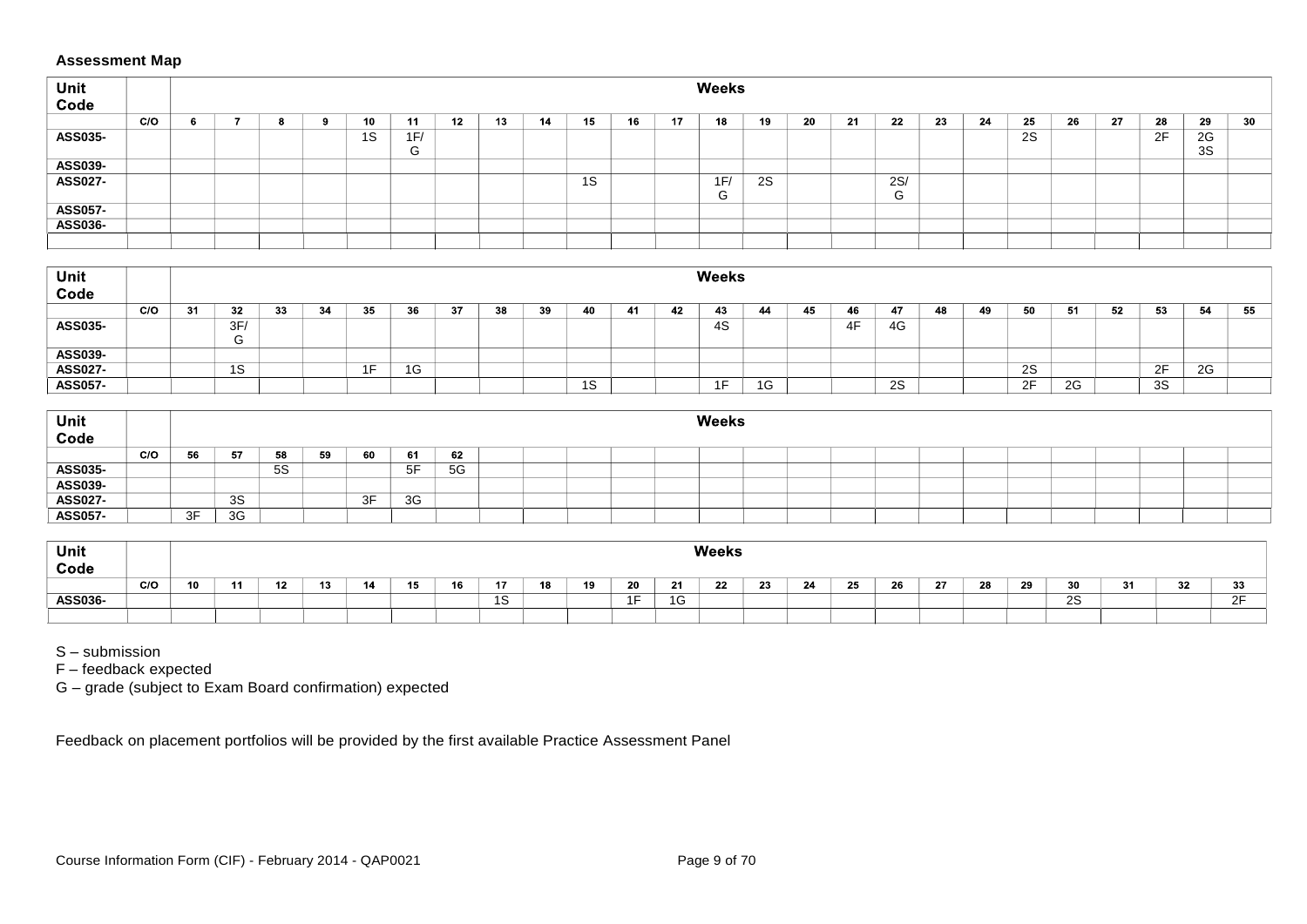#### **Section 3 Academic Information**

This section will be used as part of the approval and review process and **peer academics** are the target audience.

#### **Course Learning Outcomes**

By the end of the course students should be able to

- 1. Demonstrate a deep and systematic understanding of the applied social sciences, including sociology, social policy, law and ethics, as these disciplines inform social work knowledge and practice, (PCF 2,3, 4 & 5)
- 2. Evidence a critical awareness of current social issues and confidence in the practice approaches required to address them, (PCF 3, 4,5,7 & 8)
- 3. Demonstrate creativity and originality in the application of knowledge; together with a practical understanding of how research and evidence based practice inform social work practice. (PCF 1,4,5,6, & 7)
- 4. Critically evaluate their own and others' practice and current research in the discipline (PCF 5, 6, 7,8 & 9)
- 5. Understand and critically evaluate the power structures of society which create inequalities and an awareness of the tools and techniques which can be used to counter this. (PCF 2,3, 7 & 8)
- 6. Systematically evaluate academic and practice knowledge and develop critiques of these using the skills of reflective practice and critical analysis in order to gain new insights. (PCF 1, 5 & 6)

In doing so students will meet in full the HCPC Standards of Proficiency for Social Work (HCPC 2012)

In addition, MProf graduates will design, carry out and evaluate original research in the workplace under the supervision of a member of the academic team, in order to demonstrate in-depth knowledge and understanding of a particular practice area.

#### **Course specific regulations**

As Social Workers in training all students on this course are required to have a satisfactory enhanced DBS check and to abide by the HCPC Guidance to Student on Conduct Performance and Ethics. . This means that you must uphold the standards set out in the HCPC Guidance, not only in the Practice Learning settings but also in your daily life and academic study.

Matters of attendance, punctuality, approach to learning, engagement with others and other evidence of 'conduct and good character' (HCPC 2012) are monitored throughout the course. The University is committed, under the terms of its HCPC approval to consider issues of suitability and 'fitness to practise' throughout the duration of your studies as well as the specific requirement to formally assess a your 'readiness for practice' before the first period of assessed practice learning. Students who are identified as needing additional support to reach this standard will have an individual action plan drawn up and agreed against which progress will be monitored prior to confirming their first period of assessed practice learning.

For successful completion of the course, students must pass all units as well as demonstrate satisfactory evidence of capability in all 9 domains of the Professional Capabilities Framework at the appropriate level in each period of assessed practice learning, thus meeting the HCPC Standards of Proficiency for Social Work

In addition to this, a completed self-evaluation pro-forma must accompany each academic submission, which will not be accepted without it.

#### **Teaching, Learning and Assessment**

As a work-based learning course leading to a professional qualification, the development and embedding of professional standards is integral to this course. In the first stage, students will undertake work-based as well as classroom based theoretical and interactive learning in preparation for assessed practice, in accordance with the Professional Capability Framework (TCSW 2012) requirements. The professional and academic requirements of the course are laid out in the unit "*Developing Professional Social Work Practice*" and students will be introduced to and helped to develop the skills needed in order to progress throughout the course. As part of the assessment of this Unit, students will produce a workbook of evidence to demonstrate their 'readiness for direct practice' in accordance with the PCF requirements (set out above). In this workbook they will need to demonstrate understanding of the importance of good communication skills, a developing understanding of service user perspectives and requirements and understanding of the HCPC Standards of Conduct Performance and Ethics, especially in relation to anti-discriminatory and antioppressive practice, professional boundaries and role. Students will undertake role plays and simulated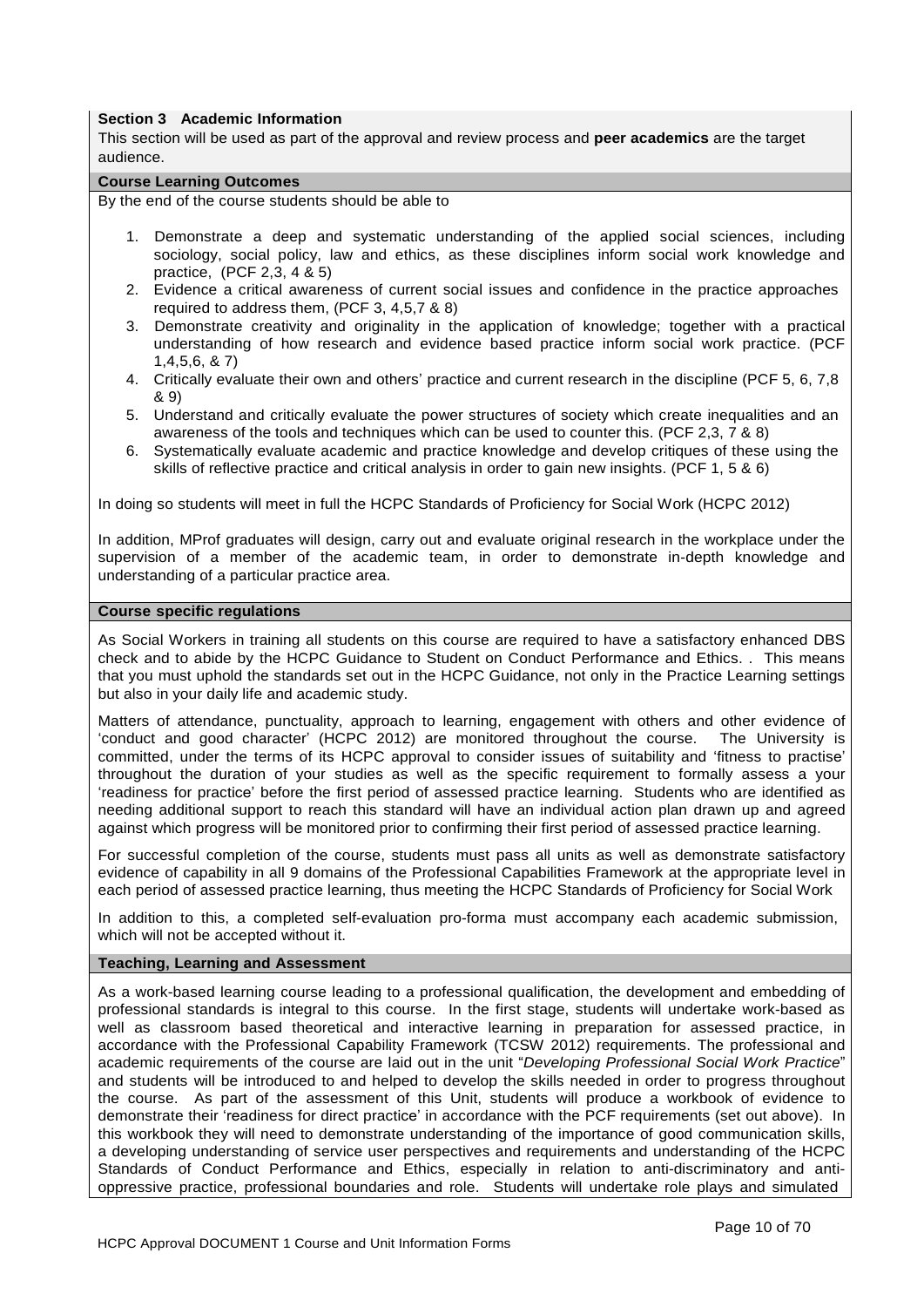practice scenarios as part of this learning which will be formatively assessed by service user and carer representatives, alongside practitioners and academic/ practice learning staff. The unit also contains the first 70 day period of assessed practice learning in which professional standards are key.

The course is assessed using a range of methods including formally assessed papers, assignments, case studies, group and individual presentations, research based work and evidence drawn from learning in the work place. All unit assessments will draw on students' experiences in the work place in order to embed the integration of theory and practice.

These methods are designed to test all the areas necessary for professionally capable practice as qualified Social Workers as well as the academic disciplines underpinning such practice. Through the use of a variety of assessment methods students will be able to demonstrate a wide range of key skills for both academic and practice capability. Representatives of students' sponsoring authorities and service users and carers will be fully involved in all relevant assessment tasks to ensure that learning is assessed against the requirements of the profession. Formal Practice Learning will be assessed over two periods of work-based learning in a variety of social work and related settings.

All students qualifying with the Postgraduate Diploma in Professional Social Work Practice are required to meet both the HCPC Standards of Proficiency (SOPs) and the College of Social Work Professional Capabilities Framework (PCF). In order to ensure this, the course and unit learning outcomes have been carefully designed to meet and are clearly mapped to both the SOPs and the PCF. This information is contained in the course handbook as well as unit information and practice learning documents to ensure that students understand and know what they need to evidence in order to meet these professional requirements.

For the final Masters stage of the course students will be supervised to undertake a piece of original research of relevance to their practice area.

#### **Additional Academic Information**

*Peer-assisted learning (PAL)*

*N/A*

## *Initial Assessment*

As a work-based learning course offering eligibility for professional registration assessments have been designed to fit both the professional body and regulatory requirements. The initial summative assessment on this course therefore occurs in week 10 of the course, rather than week 6 as specified by University regulations. The initial assessment is located in unit ASS035-6 and presented as a portfolio of evidence for the assessment of their Readiness for Direct Practice (TCSW 2012). As a portfolio assessment it ensures that students have had opportunities for feedback on written work as they develop their so students will have had formative feedback on several written pieces as well as practice skills.

## *Improving students' learning*

The Master of Professional Social Work Practice offers an integrated, work-based approach to learning throughout the course in which students' personal and professional development is encouraged, monitored and assessed. The requirements for practice learning build incrementally with students moving sequentially from being able to observe and articulate their understanding of social work practice, and the context in which it occurs at the 'Ready for Practice 'stage, through to the application and critical evaluation of practice and its theoretical underpinnings at the point of qualification. Students will be supported throughout this process by a personal tutor, work-based mentor and the allocated Practice Educator in each of their Practice Learning settings, and in the final Masters stage by an identified research dissertation supervisor.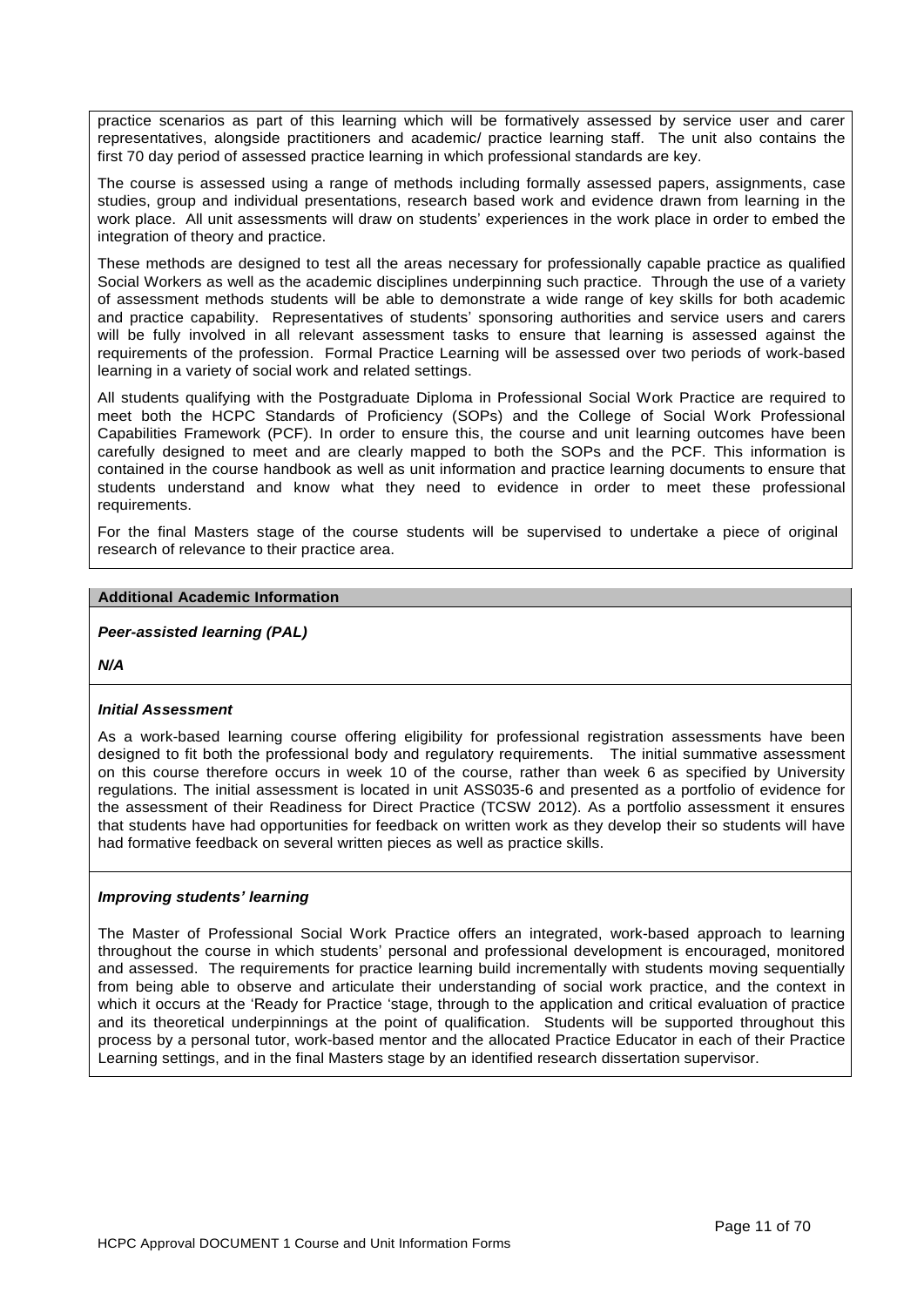# *Academic Integrity*

The HCPC 'Guidance for students on conduct and ethics' (HCPC, 2012) notes that the honesty expected of social work students includes academic integrity; this is therefore emphasised to students as an issue pertinent not only to their academic progress, but potentially to their ultimate suitability for professional registration.

The importance of proper attribution of sources is introduced in the first term of the course with the practical use of worked examples and broader consideration of the relevance of academic integrity for sound evidence-informed practice. The possible implications for students' suitability as social workers in cases of poor academic practice or plagiarism are made clear in handbooks, in teaching and in induction week and reiterated as necessary in assignment feedback. Students struggling with referencing and proper use of source material will be signposted to personal tutors and University services for support and guidance. The appropriate and properly referenced use of knowledge will also be specifically and incrementally addressed in Skills development sessions and specifically in the unit ASS035-6 Developing Professional Social Work Practice

#### *HEAR implementation* N/A

## *Internationalisation*

The course team recognises that social work has a complex history and that while as a global activity it is universally underpinned by principles of rights and justice (IFSW, 2012) a wide range of activities across the world may be defined as social work. As a qualifying course in England the MProf is mapped within English and UK frameworks, however fluid and changing contexts for practice are noted and explored. The effects of global issues on practice, such as migration, trafficking, asylum and poverty are included in both academic teaching and as relevant within practice learning placements.

# *Sustainability*

The MProf course is informed by an awareness of the implications of our impact on the environment for others and our responsibility to be proactive to mitigate harm. Sustainability is understood as a matter of social justice and thus of direct relevance to social work practice: for example, environmental events such as global warming have the greatest effect on the lives of people who live in vulnerable circumstances and are already affected by structural inequalities (Max, 2012). Teaching therefore minimises the use of hard copy materials unless pedagogically justified. Course and unit information and materials are provided electronically wherever possible and students encouraged to use electronic resources as far as is consistent with their own circumstances and learning needs. Meetings which may involve travel are offered by Skype or other remote means where feasible and appropriate. In addition, the focus on and involvement of service users and carers throughout the course helps develop students' critical awareness of the implications of their interventions for the lives, life-chances and overall wellbeing of the people and communities they serve in the immediate and longer term.

Max, C. (2012) *Sustainable health and social care: a briefing for commissioners and health and wellbeing boards* London: SCIE [online]. Available at

http://www.scie.org.uk/publications/reports/report59.pdf

## **Section 4 Administrative Information**

This section will be used as part of the approval and review process and peer academics are the target audience.

| <b>Faculty</b>                    | <b>Health and Social Sciences</b> |
|-----------------------------------|-----------------------------------|
| <b>Portfolio</b>                  | Social Professional Studies       |
| <b>Department/School/Division</b> | <b>Applied Social Studies</b>     |